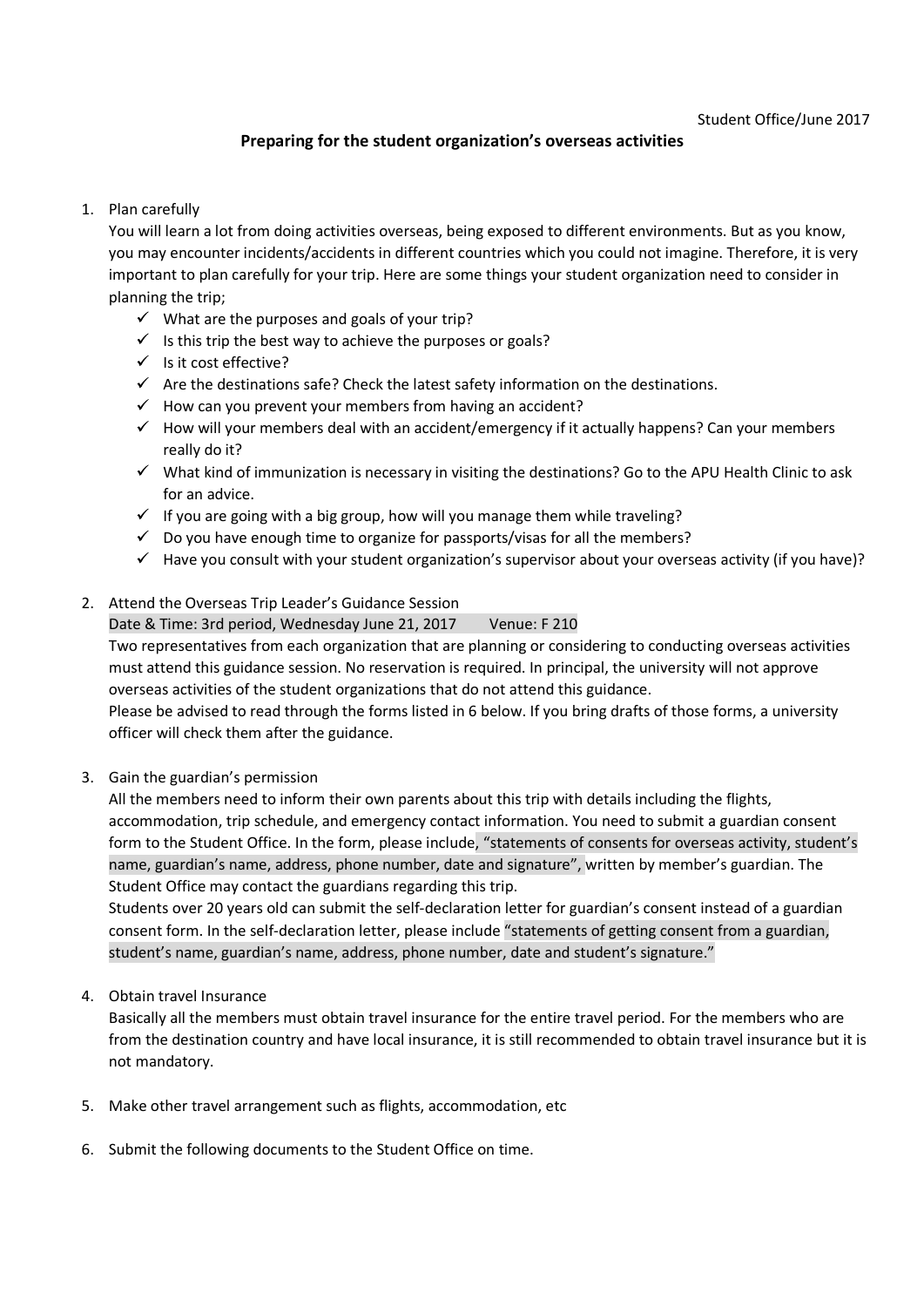Student Office/June 2017

| Friday, July 7                                                                    |
|-----------------------------------------------------------------------------------|
| (You can submit the draft<br>by this date and submit the<br>final version later.) |
|                                                                                   |
|                                                                                   |
|                                                                                   |
|                                                                                   |

\* APU joins an emergency support service on your behalf (This is NOT insurance). If the members participating change, please report it to the Student Office as soon as possible.

\*\* If it is written in neither English or Japanese, please add the translation for the parts of insurance company name, student name, insurance period, company's phone number in blank spaces on the copy.

Please be advised that the university may not approve the trip depending on your trip plan.

- 7. Attend the University Safety and Crisis Management & Vaccination Guidance Session (Required for all the participants)
	- (1) For students who will travel overseas but not to their home country: Date & Time: Wed, July 5, from 12:25 to 14:00 Place: F 105(Japanese) F 106(English)
	- (2) For students who will travel to their home country Date & Time: Wed, July 12, from 12:25 to 14:00 Place: Fii 122

All members who will participate in an overseas activity must attend this session. If you have members who cannot attend this session due to unavoidable reasons such as attending a class, a representative of the student organization for the overseas trip must let the Student Office know the name of the absent students and their reasons for absence 3 days prior to the guidance at the latest. In principal, the office will only accept absence due to classes. The Student Office will hold a follow up session for them. The University may disallow members who do not attend this session from participating in the trip.

8. Before Departure

All members who will participate in the overseas activity must take a copy of the Overseas Activities Proposal and the Overseas Activities Schedule Sheet that were submitted to the Student Office, and an Emergency Contact Card which will be handed out at the Safety and Crisis Management Guidance Session. If the group leader of this trip forgets their mobile phone or if their phone number changes, they must inform the Student Office of their new number. If your student organization have a supervisor(s), please report your student organization's trip details to them prior to your departure.

9. During the overseas activity

Keep updating the safety and crisis information, and always prioritize safety in doing activities. In the case of emergency, please contact to the university or the list of people/organizations in your emergency card.

10. In 10 working days after your student organization finishes the overseas activity, submit "Form 46 Extracurricular Activity Organization Event Report" to the Student Office. If your student organization have a supervisor(s), please contact them to report your trip after you finish the activity as soon as possible.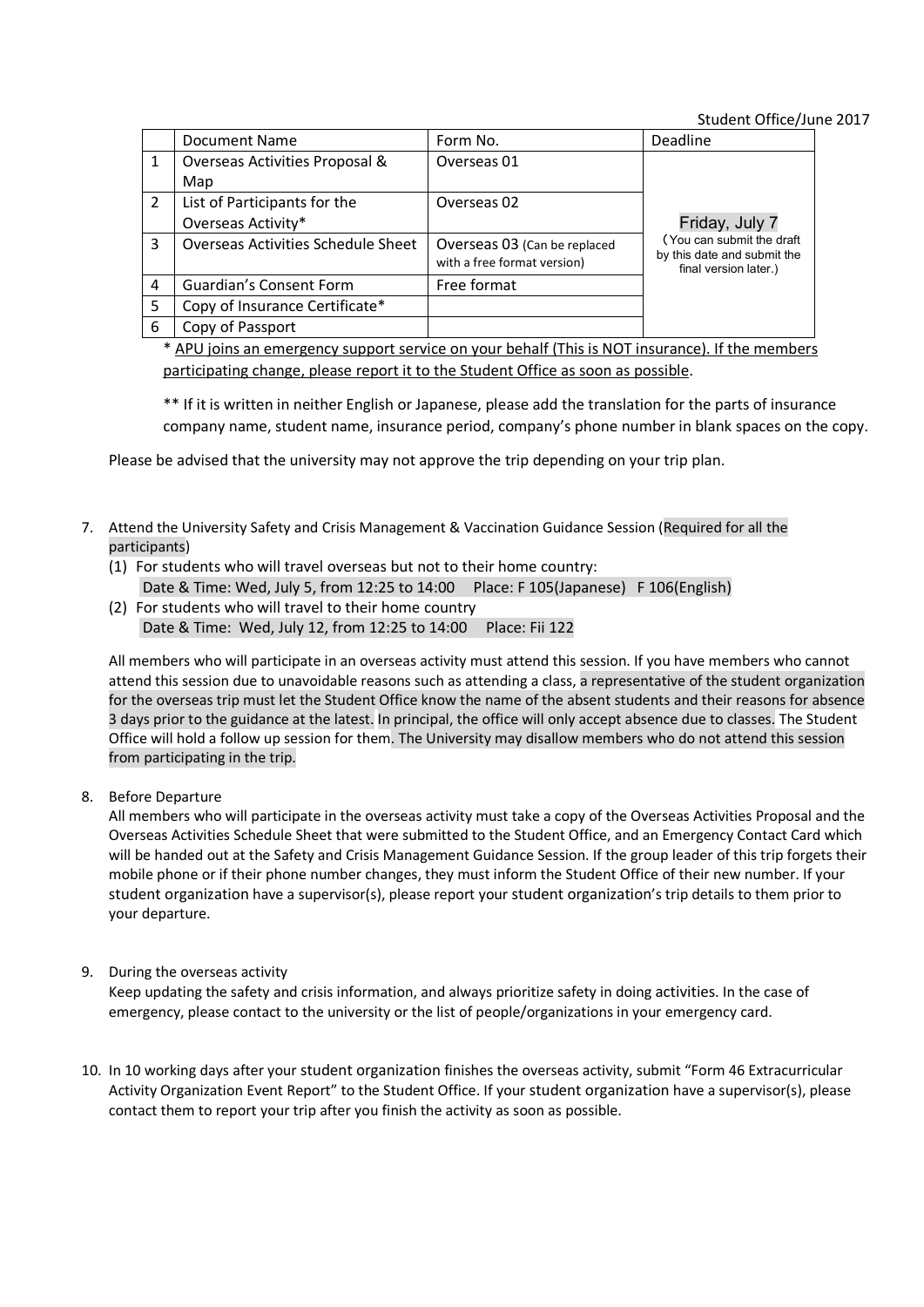## 自主活動団体 海外遠征の準備について

#### 1. 計画をよく練ること

海外遠征を行うことにより、いつもとは違う環境に身を置くことで、自主活動団体のメンバーの皆さんは多くのこ とを学ぶことができると思います。また、同時に、違う国・地域においては思わぬ事故や事件に遭遇してしまうこ ともあるかもしれません。よって、十分に計画を練ったうえで、海外遠征にのぞんでください。以下に、海外遠征を 計画するにあたって重要なポイントを紹介します。

- ✓ 海外遠征の目的や達成目標は何ですか?
- ✓ 今考えている海外遠征の計画で、その目的や目標を達成できますか?
- ✓ 費用対効果は十分にありますか?
- 渡航先は安全ですか?渡航先の最新の安全情報を確認してください。
- メンバーが事故に巻き込まれないための安全予防策はどのようなものですか?
- メンバーが事故や事件に実際に巻き込まれた場合、どのように対応をしますか?その対策は現 実味のあるものですか?
- 渡航先に必要とされている予防接種は何ですか? ヘルスクリニックに相談へいくこと。
- ✓ 大人数で渡航する場合、団体としてまとまって旅行するには、どのような工夫が必要ですか?
- メンバー全員のパスポートやビザを出発までに手配する時間は十分にありますか?
- ✓ 顧問の先生に海外遠征について相談をしましたか?

2. リーダーガイダンスに参加をすること(海外遠征の代表者2名) 日時:2017年6月21日(水)3限 場所:F 210 海外遠征を決定している団体だけでなく、検討している段階の団体も必ず参加をしてください。 このガイダンスに参加しない団体は原則、海外遠征を許可しません。 参加前に下記6の提出書類に事前に目を通しておくこと。また、下書きを持参した場合は、ガイダン ス後、オフィス職員がチェックをすることもできます。

#### 3. 保護者の同意を得ること

遠征に参加するすべてのメンバーは保護者に旅行の詳細(便名、宿泊先、旅程、緊急連絡先等)を伝 える必要があります。

また、保護者の旅行への参加同意書をスチューデント・オフィスへ提出してください。保護者の同意 書には、「保護者が海外遠征を許可していること、保護者氏名、住所、電話番号、日付、保護者署名」 を必ず記入してください。海外遠征に関連して、スチューデント・オフィスは保護者に連絡を取る場 合があります。 成年をしている学生に関しては、保護者に海外遠征の了承を得たうえで、保護者の同意書の代わりに

自書の誓約書を提出しても構いません。誓約書には、「保護者へ海外遠征の許可をもらっていること、 学生氏名、保護者氏名、住所、電話番号、日付、学生署名」を必ず記入してください。

4. 海外旅行保険の加入

遠征に参加するすべてのメンバーは全期間について海外旅行保険に加入しなくてはなりません。渡航 先の国・地域出身者で、渡航先の保険をすでに持っている学生に関しては、別途、海外旅行保険に加 入することは義務づけていませんが、加入をすすめます。